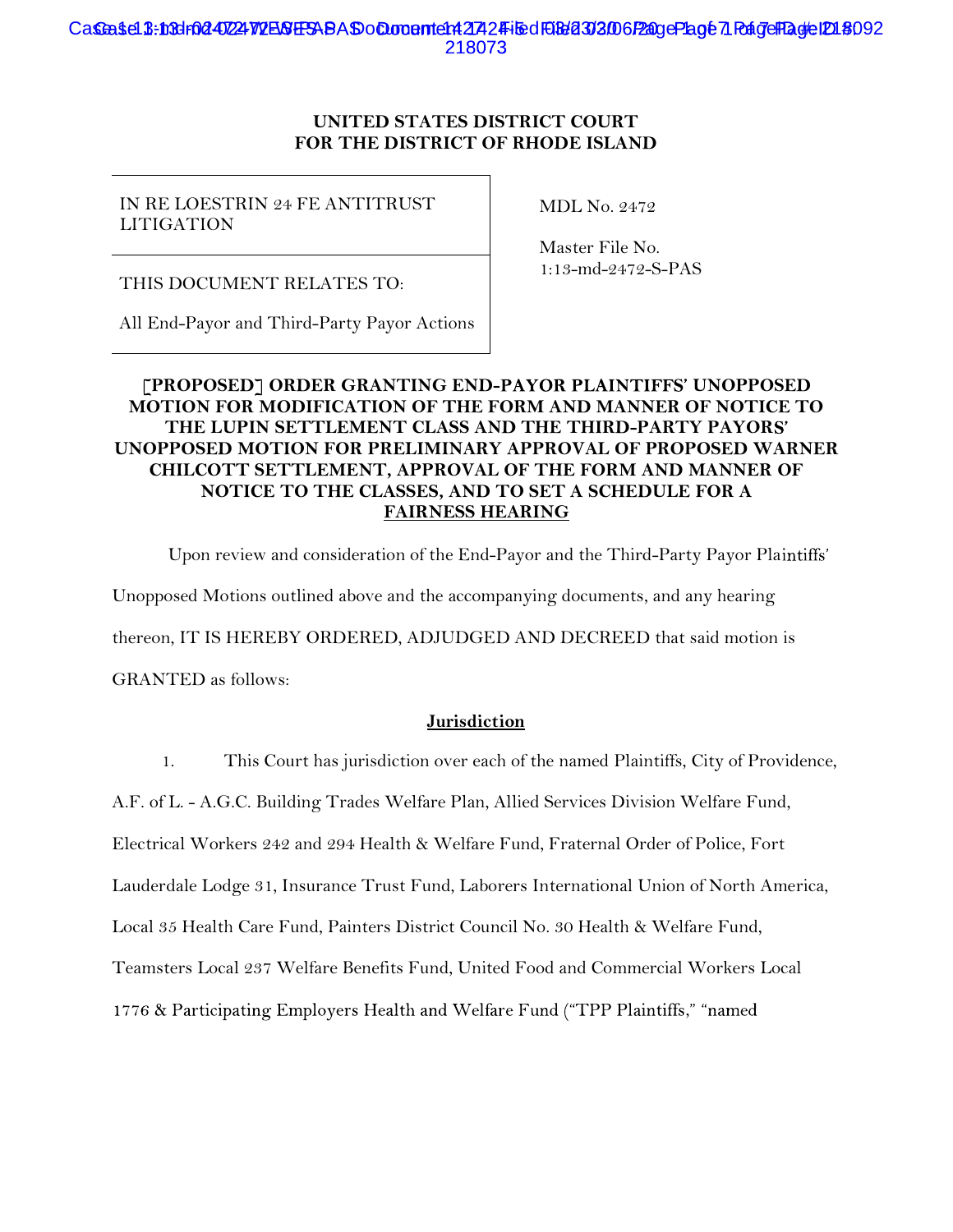### Casea sel 3:103dr024-07224 W2BSGEBABAS o Cloro entent 2742 Filed FOGH23006 P2age P2age 72 Page FBage ID1 # : 093 218074

Plaintiffs," or "Plaintiffs"), Defendants Warner Chilcott<sup>1</sup> and Watson Laboratories, Inc., related Warner Chilcott and Watson entities,<sup>2</sup> and parent entity Allergan plc (collectively the "Warner" Chilcott Defendants"), and Lupin Limited and Lupin Pharmaceuticals, Inc. ("Lupin Defendants").

2. This Order hereby incorporates by reference the definitions in the Settlement Agreement between the TPP Class and the Warner Chilcott Defendants Settlement"), and in the Settlement Agreement between the proposed End-Payor Class and Lupin Defendants (the "Lupin Settlement"). All capitalized terms used and not otherwise defined herein shall have the meanings set forth in the Settlement Agreements.

### Preliminary Approval of the Proposed Warner Chilcott Settlement

3. A court may approve a class action settlement if it is "fair, adequate, and reasonable." Fed. R. Civ. P. 23(e)(2). At the preliminary approval stage, "[i] f the parties negotiated at arm's length and conducted sufficient discovery, the district court must presume the settlement is reasonable." In re Pharm. Indus. Average Wholesale Price Litig., 588 F.3d 24, 32-33 (1st Cir. 2009). The proposed settlement satisfies this standard.

4. The Court finds that the proposed Warner Chilcott settlement, which includes a cash payment of \$62,500,000 by the Warner Chilcott Defendants into an escrow account for the benefit of the Class (the "Settlement Fund") in exchange for, *inter alia*, dismissal of the litigation between TPP Class Plaintiffs and the Warner Chilcott Defendants, including the dismissal of all claims with prejudice and the release of certain claims filed or that could have been filed against the Warner Chilcott Defendants by TPP Class Plaintiffs and the Class, as set

 $\overline{a}$ 

<sup>&</sup>lt;sup>1</sup> Warner Chilcott Co., LLC f/k/a Warner Chilcott Co., Inc.; Warner Chilcott (US), LLC; and Warner Chilcott Sales (US), LLC.

<sup>2</sup> Warner Chilcott plc n/k/a Allergan WC Ireland Holdings Ltd.; Warner Chilcott Holdings Co. III, Ltd.; Warner Chilcott Corp.; Warner Chilcott Laboratories Ireland Limited; Warner Chilcott Limited; and Watson Pharmaceuticals, Inc.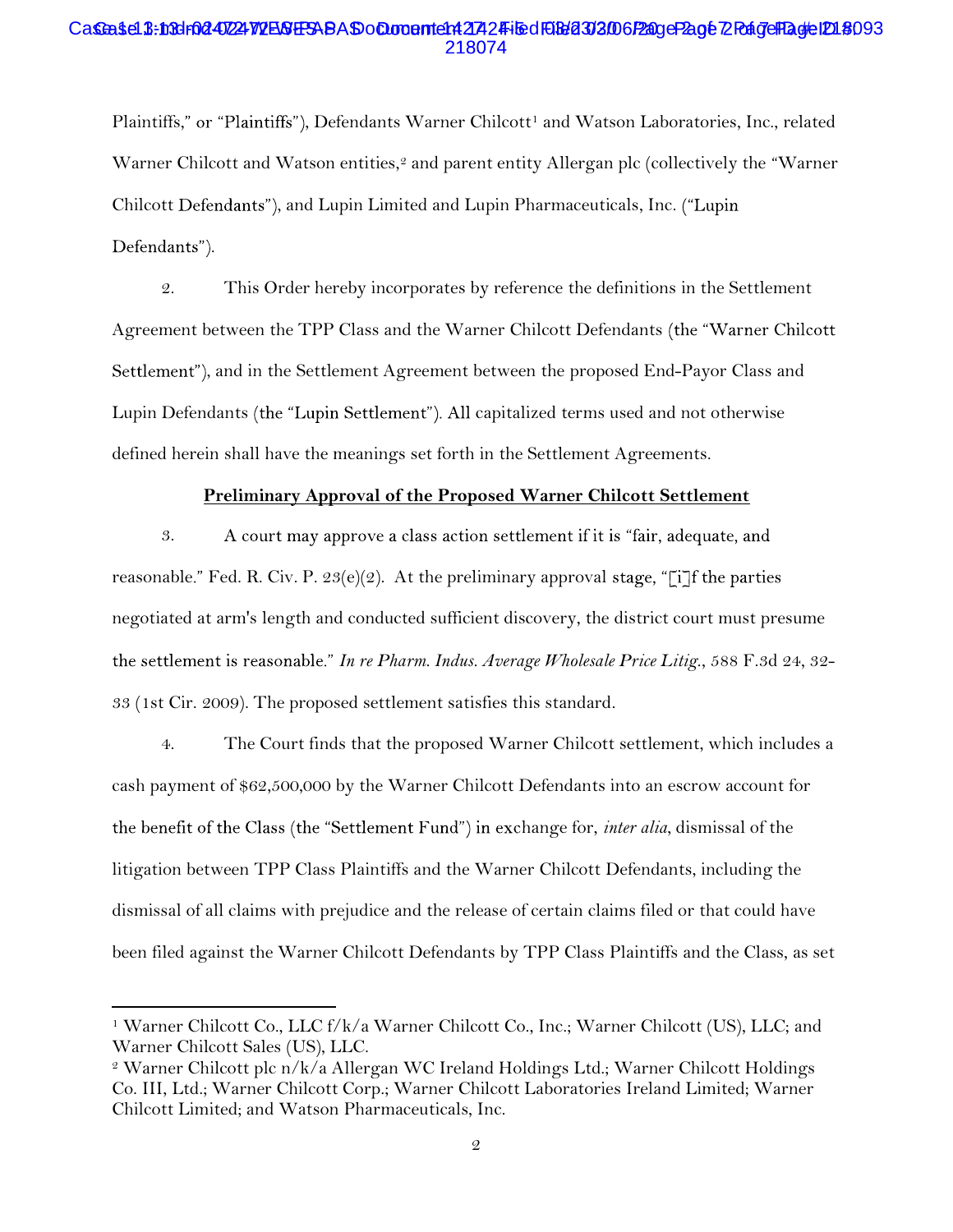# Ca**se**ase13:10dr0<mark>2472472E56F9ABADoCumente1427</mark>24Filed F0682302006P2ageP3age 73 PageIP046994<br>218075

forth in the Settlement Agreement, was arrived at by arm's-length negotiations by highly experienced counsel after years of litigation, falls within the range of possibly approvable settlements, and is hereby preliminarily approved, subject to further consideration at the Fairness Hearing provided for below.

## Approval of the Plan of Notice to the End-Payor and TPP Classes and the Plan of Allocation

5. The proposed form of Notice to members of the End-Payor and TPP Classes of the pendency of this Class Action and the proposed Settlements satisfy the requirements of Rule 23(e) and due process, are otherwise fair and reasonable, and are, therefore, approved. Class Counsel shall cause the Notice in connection with the Lupin and Warner Chilcott Settlements substantially in the form attached to the Declaration of Linda V. Young, dated February 3, 2020, to be disseminated, commencing by \_\_\_\_\_\_\_\_\_\_\_, 2020, (5 days after Preliminary Approval) *via* first-class mail to those 40,000 members of the TPP Class who can reasonably and economically be identified, publication, email and through public medium as set forth in the Notice Plan.

6. Members of the proposed End-Payor Class can request exclusion (consumer members only) or object (consumer and TPP members) to the Lupin Settlement no later than 2020 (90 days after Preliminary Approval). Consumers are *not* included in the Warner Chilcott Settlement. TPP Class members were previously provided notice, and can no longer request exclusion from the TPP Class. However, they can object to the Warner Chilcott Settlement not later than \_\_\_\_\_\_\_\_\_\_\_\_\_\_, 2020 (90 days after Preliminary Approval). The date for members of both the End-Payor Class and the TPP class to file a claim is \_\_\_\_\_\_\_\_\_\_\_\_\_, 2020 (180 days after Preliminary Approval).

7. Pursuant to the Class Action Fairness Act of 2005 ("CAFA") the Warner Chilcott Defendants shall serve notices as required under CAFA within 10 days from the date

3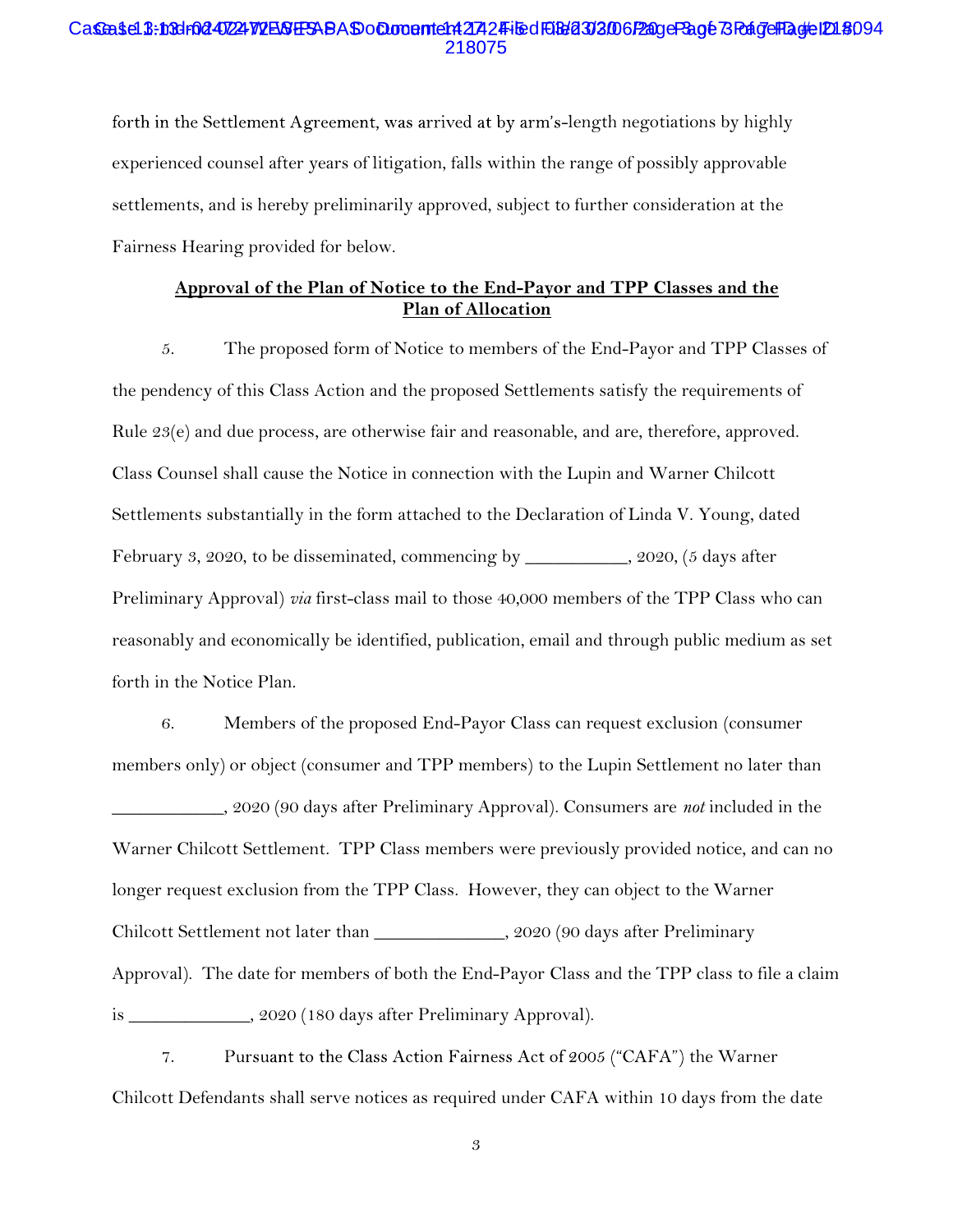### Casea 1:13d=02472472BSEBABAS o cument e1 427 2 Filed Füld 303006 Page Page 74 Page Flagte 120 8095 218076

Plaintiffs file the Settlement Documents with the Court. Defendants shall contemporaneously provide Class Counsel with copies of any such notices.

8. The Court appoints A.B. Data, Ltd. to serve as claims administrator and to assist Class Counsel in disseminating the Notice. All expenses incurred by the Claims Administrator must be reasonable, are subject to Court approval, and shall be payable solely from the Settlement Fund.

9. The Court appoints Bank Leumi USA to serve as Escrow Agent pursuant to the terms of the Escrow Agreement for the purpose of administering the escrow account holding the Settlement Fund. Except as the parties have agreed in the Escrow Agreement, all expenses incurred by the Escrow Agent must be reasonable, are subject to Court approval, and shall be payable solely from the Settlement Fund.

10. The proposed Plan of Allocation satisfies the requirements of Rule  $23(e)$ , is otherwise fair and reasonable, and is, therefore, approved.

#### Final Fairness Hearing

11. A hearing on final approval (the "Fairness Hearing") shall be held before this Court at  $\frac{10:00}{\sigma}$  o'clock on  $\frac{\text{August 27}}{\sigma}$ , 2020, (120 days after Preliminary Approval) at the United States District Court for the District of Rhode Island, Federal Building and Courthouse, One Exchange Terrace, Providence, Rhode Island. At the Fairness Hearing, the Court will consider, inter alia: (a) the fairness, reasonableness and adequacy of the Settlement and whether the Settlement should be finally approved; (b) whether the Court should approve the proposed plan of distribution of the Settlement Fund among TPP Class members; (c) whether the Court should approve awards of attorneys' fees and reimbursement of expenses to Class Counsel; (d) whether incentive awards should be awarded to the Named Plaintiffs; (e) whether a Final Order and Judgment terminating the litigation between the End-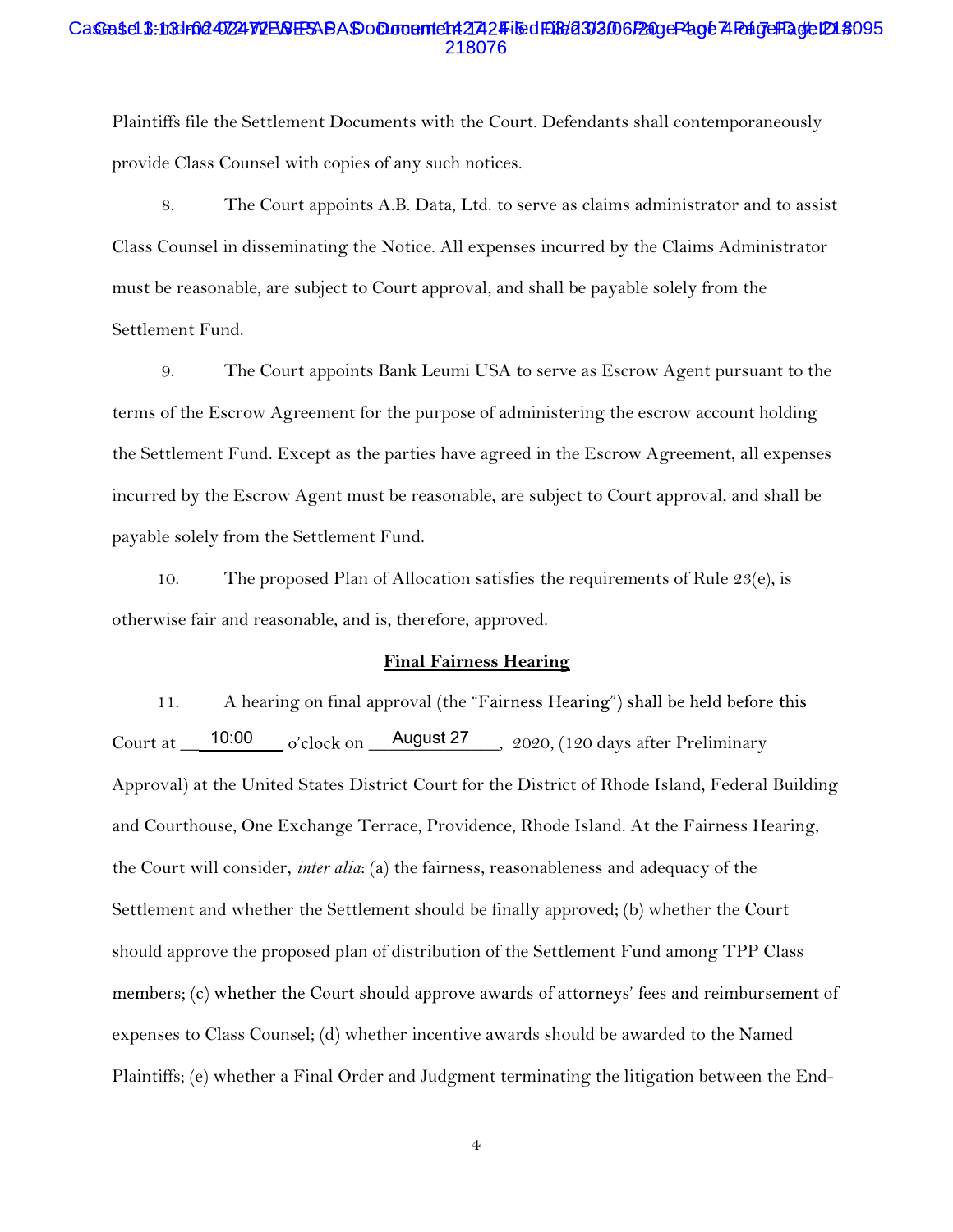#### Casea Sen 13-ind 1024-0224 W2B&E53ABAS of Doment enter 2742 Filed 1618/213/2006 Page Fage 5 PaigelPage ID1 \$096 218077

Payor Class and the Lupin Defendants should be entered; and (f) whether a Final Order and Judgment terminating the litigation between the TPP Class and the Warner Chilcott Defendants should be entered. The Fairness Hearing may be rescheduled or continued; in this event, the Court will furnish all counsel with appropriate notice. Class Counsel shall be responsible for communicating any such notice promptly to the Classes by posting a conspicuous notice on the following website of the Claims Administrator:

### InreLoestrin24FeAntitrustLitigation.com.

12. Class members who are eligible and wish to: (a) object with respect to the proposed Settlements; and/or (b) appear in person at the Fairness Hearing, must first send an Objection and, if intending to appear, a Notice of Intention to Appear, along with a Summary Statement outlining the position(s) to be asserted and the grounds therefore together with copies of any supporting papers or briefs, via first class mail, postage prepaid, to the Clerk of the United States District Court for the District of Rhode Island, with copies to the following counsel:

#### On Behalf of End-Payor Class

Michael M. Buchman Motley Rice LLC 777 Third Avenue, 27th Floor New York, NY 10017 Tel: (212) 577-0040 mbuchman@motleyrice.com

Marvin A. Miller Miller Law LLC 115 S. LaSalle Street, Suite 2910 Chicago, IL 60603 Tel: (312) 332-3400 mmiller@millerlawllc.com

Steven Shadowen Hilliard & Shadowen LLP 2407 S Congress Avenue, Ste E 122 Austin, TX 78704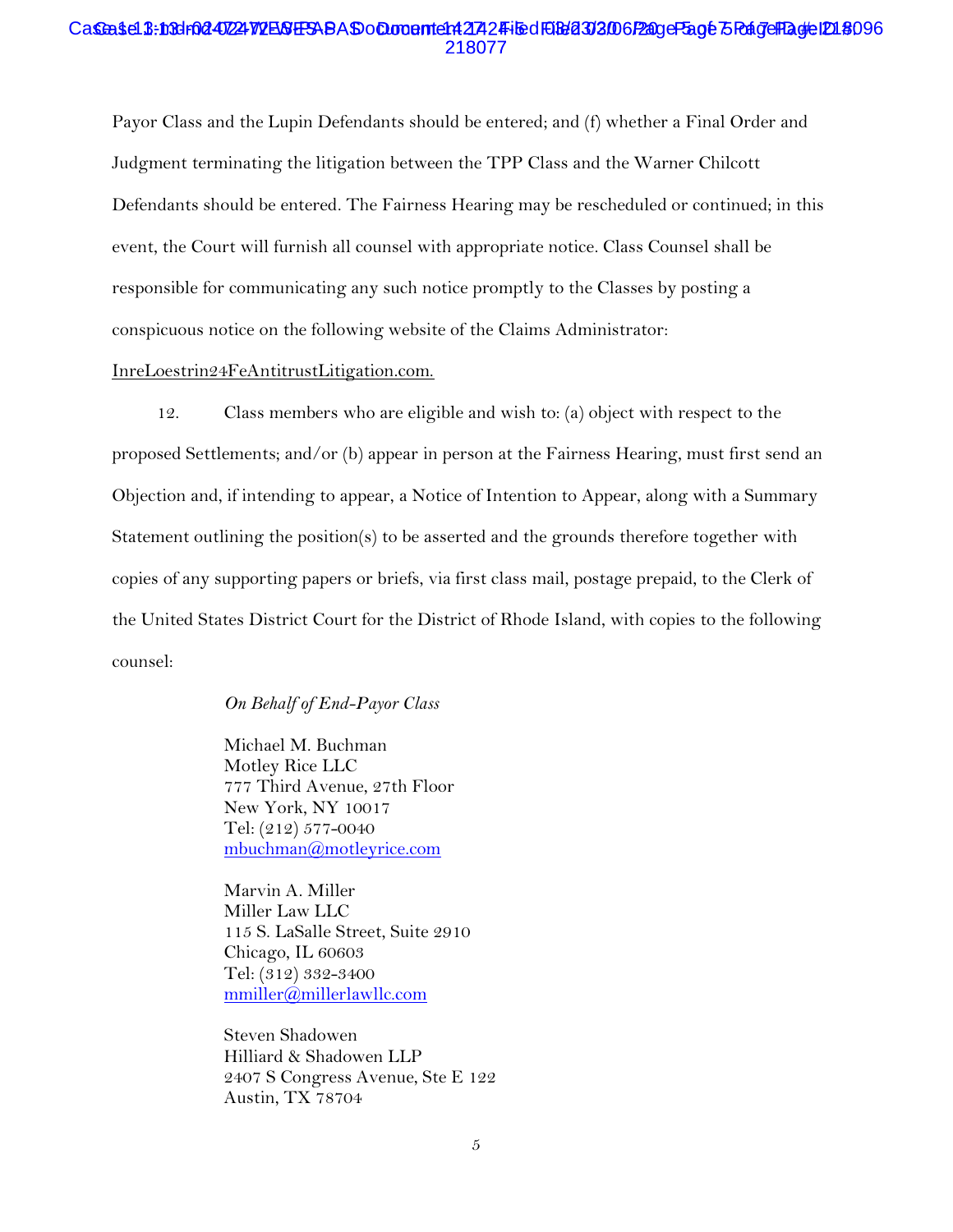## CasGeaste1.3:103dr02407224772E634E5ABASDoQuomente1n4217424Filed F013d2032006f2ageF8age 76 PaigeH2ageID1.8097 218078

Tel: (855) 344-3928 steve@hilliardshadowenlaw.com

On behalf of Defendants:

Peter J. Carney White & Case LLP 701 Thirteenth Street, NW Washington, DC 20005-3807 Tel: 202-626-3600 pcarney@whitecase.com

To be valid, any such Objection and/or Notice of Intention to Appear and Summary statement must be postmarked no later than \_\_\_\_\_\_\_, 2020 (90 days after Preliminary Approval). Except as herein provided, no person or entity shall be entitled to contest the terms of the proposed Settlements. All persons and entities who fail to file an Objection and/or Notice of Intention to Appear as well as a Summary Statement as provided above shall be deemed to have waived any such objections by appeal, collateral attack or otherwise and will not be heard at the Fairness Hearing.

13. All briefs and materials in support of the final approval of the Settlements, the application for an award of attorneys' fees (for the Warner Chilcott Settlement), reimbursement of expenses, award of incentive payments to the named Plaintiffs, and the entry of Final Order and Judgment proposed by the parties to the Settlement Agreements shall be filed with the Court by \_\_\_\_\_\_\_\_\_\_\_, 2020 (14 days prior to the Fairness Hearing).

14. All proceedings in the action between the End-Payor Class Plaintiffs and Defendants are hereby stayed until such time as the Court renders a final decision regarding the approval of the Settlement and, if the Court approves the Settlement, enters Final Order and Judgment and dismisses such actions with prejudice.

15. Neither this Order, nor the Settlement Agreements, nor any other Settlement related document, nor anything contained herein or therein or contemplated hereby or thereby, nor any proceedings undertaken in accordance with the terms set forth in the Settlement

6